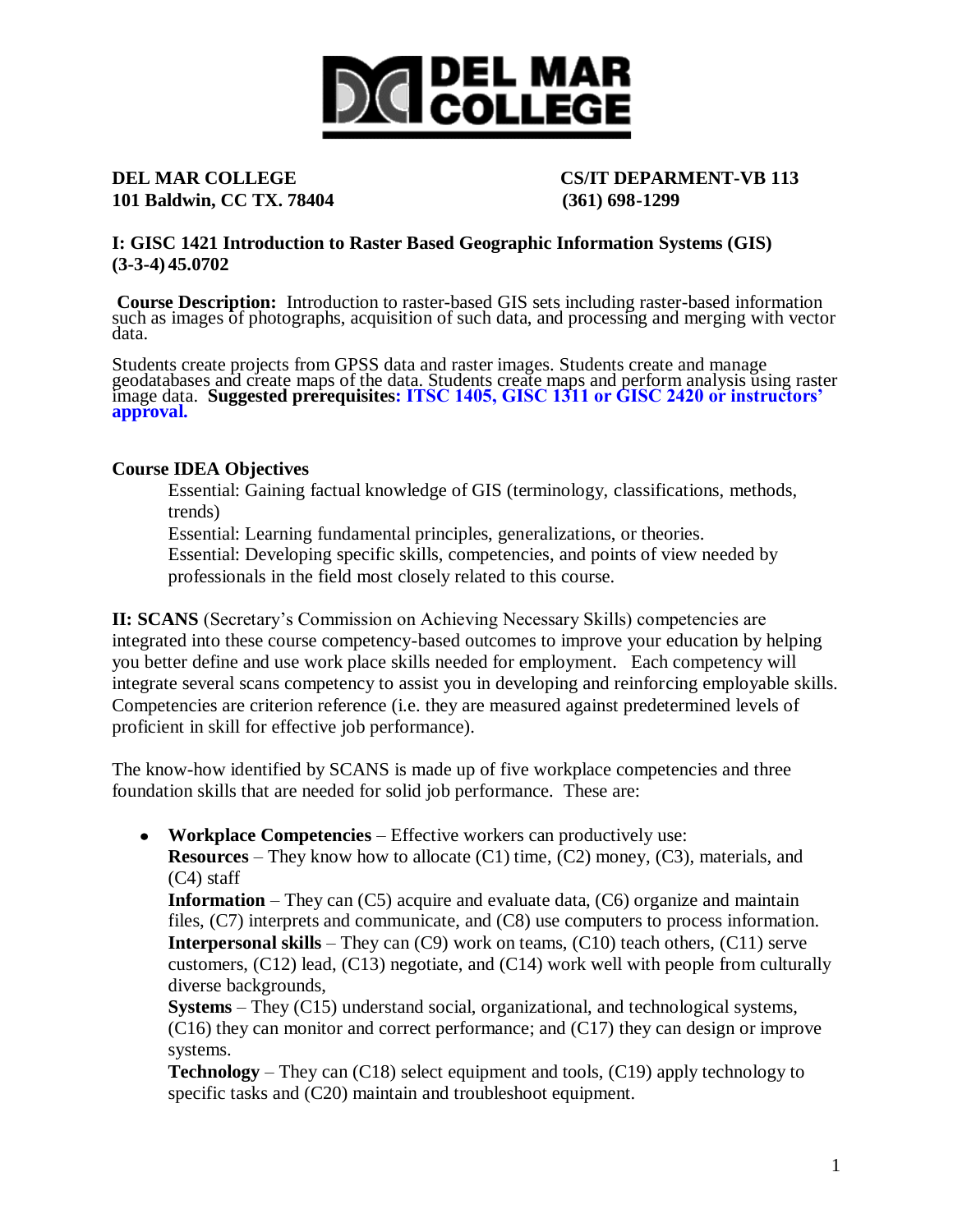# **DICIDEL MAR**<br> **DICOLLEGE**

**Foundation skills** – Competent workers in the high-performance workplace need: **Basic Skills** –  $(F1)$  reading,  $(F2)$  writing,  $(F3)$  arithmetic and  $(f4)$  mathematics,  $(f5)$ listening and (F6) speaking. **Thinking skills** –  $(F7)$  to think creatively,  $(F8)$  to make decisions,  $(F9)$  to solve problems, (F10) to visualize, (F11) the ability to learn, and (F12) to reason. **Personal Qualities** – (F13) individual responsibility, (F14) self-esteem, (F15) sociability, (F16) self-management, and (F17) integrity.

### **III: Learning Outcomes / Job Skills**

The student will be able to analyze problems, visualize solutions to problems, design and modify programs logic to create workable computer programs.

#### **Course competencies – Through class interaction reading materials and individual and group study, and laboratory assignments the student will be able to:**

- A. Understand the use of geodatabase data in GIS systems
- B. Explain georeferencing of photos or images to maps
- C. Create and edit feature in a Geodatabase
- D. Understand raster data sources and availability
- E. Analyze geographic information collected in raster format
- F. Develop the use of Hill shade and other raster formats into maps
- G. Use the spatial analysis functions to solve GIS problems
- H. Develop proper reporting and presentation of interpreted data
- I. Explain the uses of symbolizing and analysis of 3D data
- J. Understand how to create and covert raster surfaces
- K. Calculate raster surfaces
- L. Understand the basis of modeling with 3-D data
- M. Understand and explain constraints and limitations of raster data

#### **Instructional Strategy – To facilitate mastery of above listed competency. The instructor will be responsible for:**

- 1 Gaining the students attention
- 2 Informing student of objectives
- 3 Stimulate recall of prior knowledge
- 4 Presenting new material
- 5 Providing guided practice
- 6 Eliciting performance
- 7 Providing feedback
- 8 Assessing performance
- 9 Enhancing retention and transfer of knowledge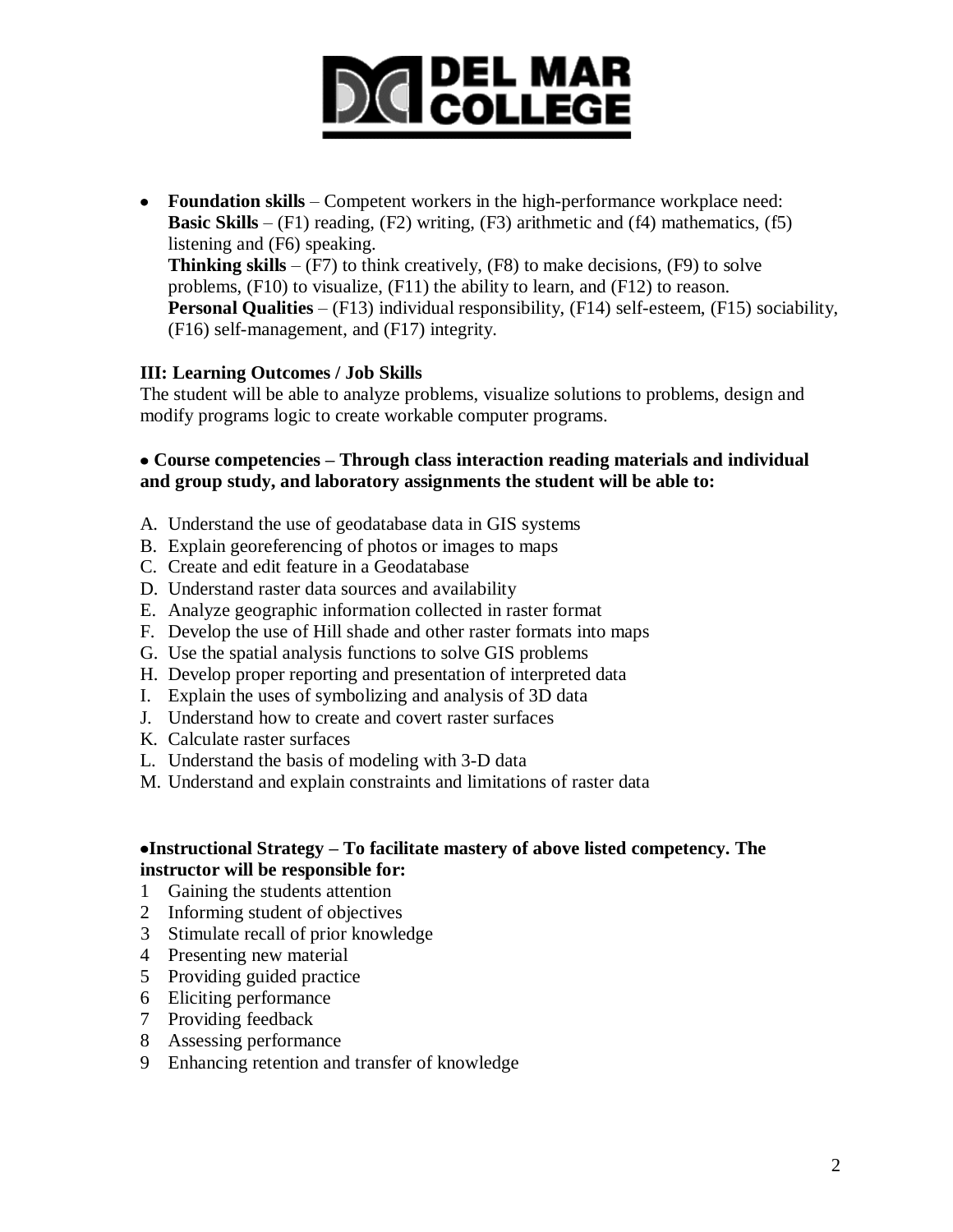# **DICIDEL MAR**

#### **Evaluation: Student assignments – To demonstrate mastery of the competency listed above, the student will be responsible for:**

- 1 Completing and achieving a passing grade on unit tests and examinations.
- 2 Attending class, attention to lectures, and completing required reading and on-line materials.
- 3 Completing and submitting assigned projects and homework by due dates.
- 4 Class and group laboratory participation to demonstrate mastery of GIS database use, working with spatial data, use of raster data, and integration of raster data to GIS georeference database.
- 5 Completing and achieving a passing grade in a comprehensive final examination.

 **Additions to Course Goals Learning Outcomes (LOs) based on Key Activities (KAs) under Critical Work Functions (CWF) in the Geographic Information System (GIS) Technician Skill Standards identified by the GIS Advisory Board with cooperation from Del Mar College. The skill standards (AEKS Matrix) were recognized May 22, 2007, by the Texas Skill Standards Board (TSSB).**

- **1.** Define the data requirements, research sources of available data, and purchase data from reputable source. KA1.1
- **2.** Develop (and document with metadata ) database(s) including: defining geometry, attributes, relationships, topology rules, feature behaviors such as types and domains, incorporating data schema models. KA1.2
- **3.** Determine data compatibility (projection), perform data conversion, populate feature attributes. KA1.3
- **4.** Perform both tablet, COGO, and on-screen digitization with attribution. KA1.4
- **5.** Perform quality control (QC) and quality assurance (QA) of GIS databases. KA1.7
- **6.** Scan hard copy images into digital format. KA2.1
- **7.** Geo-reference digital imagery. KA2.2
- **8.** Rectify images to meet data standards. KA2.3
- **9.** Perform image analysis (classification) KA2.4
- **10.** Convert data between formats. KA3.4
- **11.** Perform database performance tuning through compression, indexing, etc. KA3.5
- **12.** Conduct Spatial/Non-Spatial Analysis KA4.1
- **13.** Perform geo-processing through clipping, buffering, overlay, etc. KA4.4
- **14.** Generate descriptive and spatial statistics. KA4.5
- **15.** Interpret data results. KA4.7
- **16.** Create maps. KA5.1
- **17.** Create analysis report. KA5.2
- **18.** Create tables KA5.3
- **19.** Create charts. KA5.4
- **20.** Distribute digital and hard copy products. KA5.6
- **21.** Organize file structure (e.g. create directories, perform data and directory housekeeping) KA7.2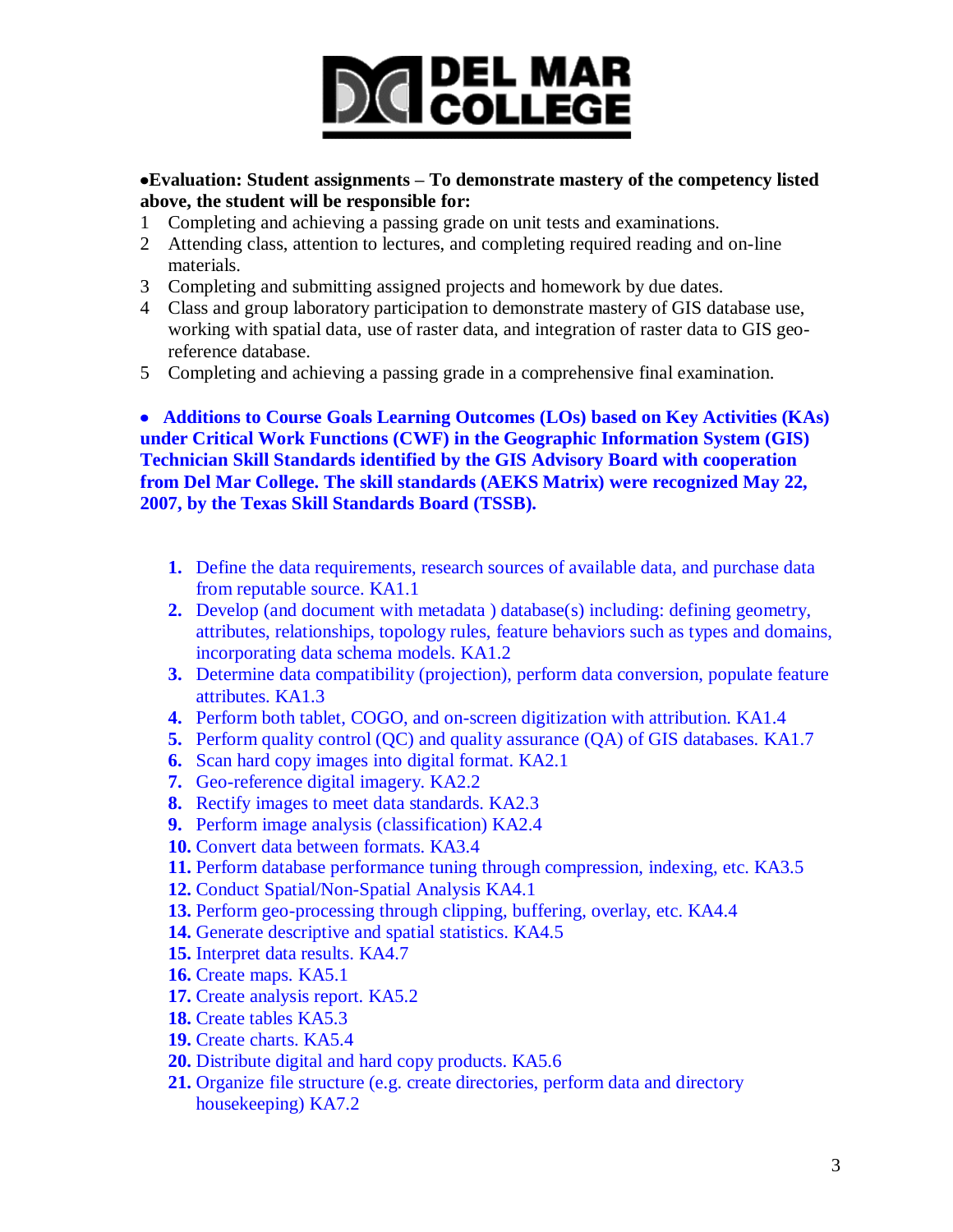

- **22.** Participate in GIS awareness events such as presentations, conferences and user groups. KA9.5
- **23.** Continue professional education through credit and/or noncredit courses, technical training and informal education, such as online courses. KA10.2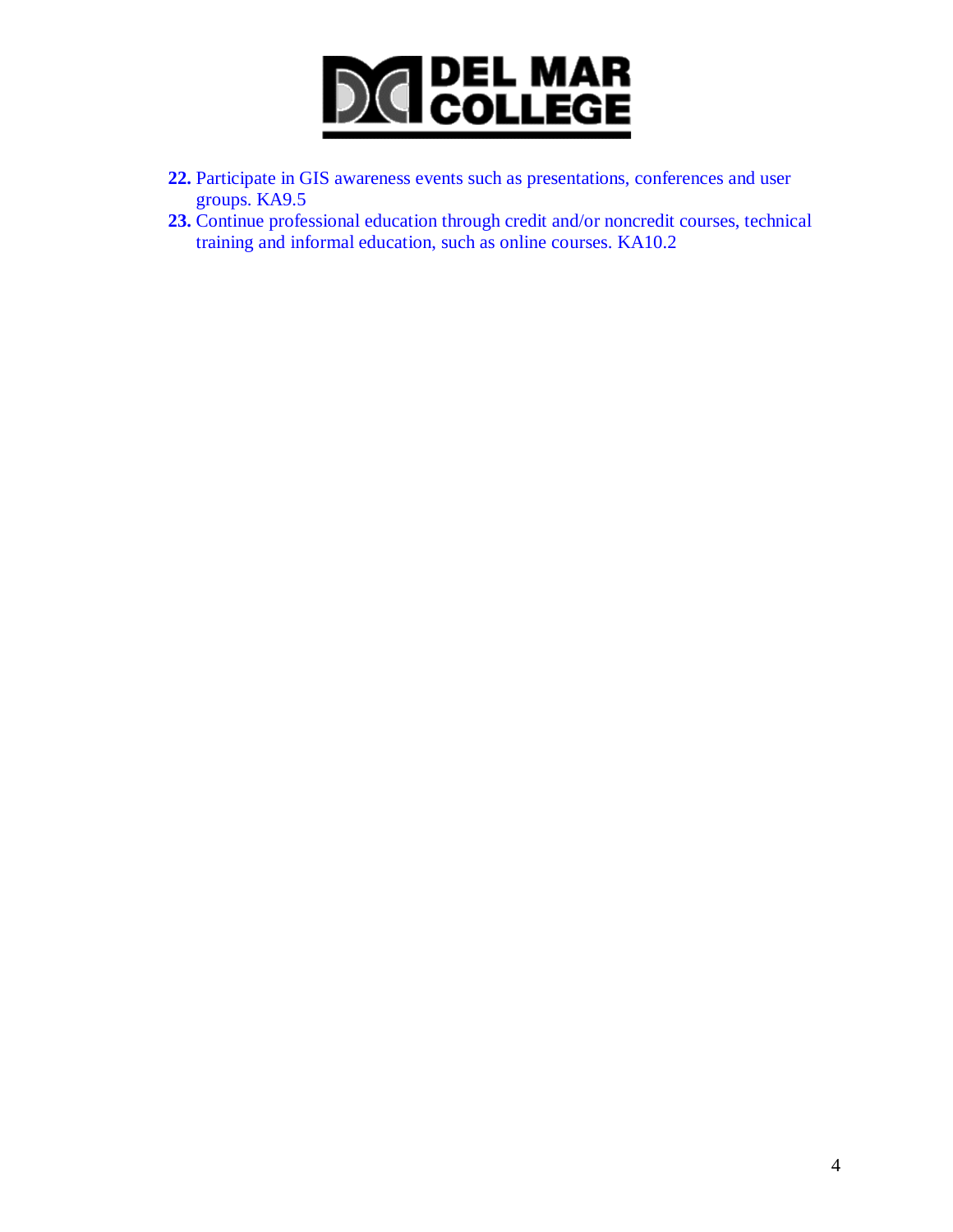

## **IV: Relations of Learning Objectives to SCANS Competencies**

## **Competency-based Outcomes with Workplace Proficiency Levels**

|               | Resources      |                |                |                | Information    |   |                |                    | <b>Interpersonal Skills</b> |                |                    |               |                |    |                | <b>Systems</b> |                |                | Technology     |                |  |
|---------------|----------------|----------------|----------------|----------------|----------------|---|----------------|--------------------|-----------------------------|----------------|--------------------|---------------|----------------|----|----------------|----------------|----------------|----------------|----------------|----------------|--|
|               | C              | $\mathsf{C}$   | $\mathcal{C}$  | $\overline{C}$ | С              | C | Ċ              | $\overline{\rm C}$ | $\mathbf C$                 | $\mathcal{C}$  | $\overline{\rm C}$ | $\mathcal{C}$ | $\mathcal{C}$  | Ć  | С              | $\overline{C}$ | $\mathcal{C}$  | C              | $\overline{C}$ |                |  |
|               |                | $\overline{2}$ | 3              | 4              | 5              | 6 | 7              | 8                  | 9                           | 10             | 11                 | 12            | 13             | 14 | 15             | 16             | 17             | 18             | 19             | 20             |  |
| A             | 3              | 1              | 3              | $\mathbf{1}$   | 3              | 3 | $\overline{2}$ | 3                  | 3                           | 3              | $\overline{2}$     | 3             | 3              | 4  | $\overline{2}$ | $\overline{2}$ | $\overline{2}$ | $\overline{2}$ | 3              | $\overline{2}$ |  |
| B             | 3              | 1              | 3              | $\mathbf{1}$   | 4              | 3 | $\overline{2}$ | 3                  | 3                           | $\overline{2}$ | $\overline{2}$     | 3             | 3              | 4  | 3              | $\overline{2}$ | 3              | $\overline{2}$ | $\overline{2}$ | $\overline{2}$ |  |
| $\mathcal{C}$ | 3              | $\mathbf{1}$   | 3              | $\mathbf{1}$   | 3              | 3 | $\overline{2}$ | 3                  | 3                           | $\overline{2}$ | $\overline{2}$     | 3             | 3              | 4  | 3              | $\overline{2}$ | 3              | $\overline{2}$ | $\overline{2}$ | $\overline{2}$ |  |
| D             | $\overline{2}$ | 1              | $\overline{2}$ |                | 4              | 3 | $\overline{2}$ | 3                  | 3                           | $\overline{2}$ | $\overline{2}$     | 3             | 3              | 4  | $\overline{4}$ | $\overline{2}$ | $\overline{2}$ | $\overline{2}$ | $\overline{2}$ | $\overline{2}$ |  |
| E             | $\overline{2}$ |                | $\overline{2}$ |                | 4              | 3 | $\overline{2}$ | 3                  | 3                           | 3              | $\overline{2}$     | 3             | 3              | 4  | $\overline{2}$ | $\overline{2}$ | $\overline{2}$ | $\overline{2}$ | $\overline{2}$ | $\overline{2}$ |  |
| F             | $\overline{2}$ | $\overline{2}$ | $\overline{2}$ |                | $\overline{2}$ | 3 | $\overline{2}$ | $\overline{2}$     | $\overline{2}$              | $\overline{2}$ | $\overline{2}$     | 3             | 3              | 4  | 3              | 3              | $\overline{2}$ | 3              | $\overline{2}$ | $\overline{2}$ |  |
| G             | 3              | 3              | 3              |                | 4              | 3 | $\overline{2}$ | 3                  | 3                           | 3              | $\overline{2}$     | 3             | 3              | 4  | 3              | 3              | $\overline{2}$ | 3              | $\overline{2}$ | $\overline{2}$ |  |
| H             | $\overline{2}$ | $\overline{2}$ | $\overline{2}$ | $\mathbf{1}$   | $\overline{2}$ | 3 | $\overline{2}$ | $\overline{2}$     | 3                           | 3              | $\overline{2}$     | 3             | 3              | 4  | $\overline{2}$ | $\overline{2}$ | $\overline{2}$ | $\overline{2}$ | $\overline{2}$ | $\overline{2}$ |  |
| I             | 3              | $\overline{2}$ | 3              | T              | 3              | 3 | 3              | 3                  | 3                           | 3              | $\overline{2}$     | 3             | 3              | 4  | $\overline{2}$ | $\overline{2}$ | $\overline{2}$ | $\overline{2}$ | $\overline{2}$ | $\overline{2}$ |  |
| J             | 3              | $\overline{2}$ | 3              | 1              | $\overline{2}$ | 3 | $\overline{2}$ | $\overline{2}$     | 3                           | $\overline{2}$ | $\overline{2}$     | 3             | $\overline{3}$ | 4  | $\overline{2}$ | $\overline{2}$ | $\overline{2}$ | $\overline{2}$ | 3              | $\overline{2}$ |  |
| K             | 3              | $\overline{2}$ | 3              | 1<br>1         | $\overline{2}$ | 3 | $\overline{2}$ | $\overline{2}$     | 3                           | $\overline{2}$ | $\overline{2}$     | 3             | 3              | 4  | $\overline{2}$ | $\overline{2}$ | $\overline{2}$ | $\overline{2}$ | $\overline{2}$ | $\overline{2}$ |  |
| L             | $\overline{2}$ | $\overline{2}$ | $\overline{2}$ | 1<br>1         | $\overline{2}$ | 3 | $\overline{2}$ | $\overline{2}$     | 3                           | $\overline{2}$ | $\overline{2}$     | 3             | 3              | 4  | $\overline{2}$ | $\overline{2}$ | $\overline{2}$ | $\overline{2}$ | $\overline{2}$ | $\overline{2}$ |  |
| М             | $\overline{2}$ | $\overline{2}$ | $\overline{2}$ | 1              | 2              | 3 | $\overline{2}$ | $\overline{2}$     | 3                           | 2              | 2                  | 3             | 3              | 4  | 2              | 2              | $\overline{2}$ | $\overline{2}$ | $\overline{2}$ | $\overline{2}$ |  |